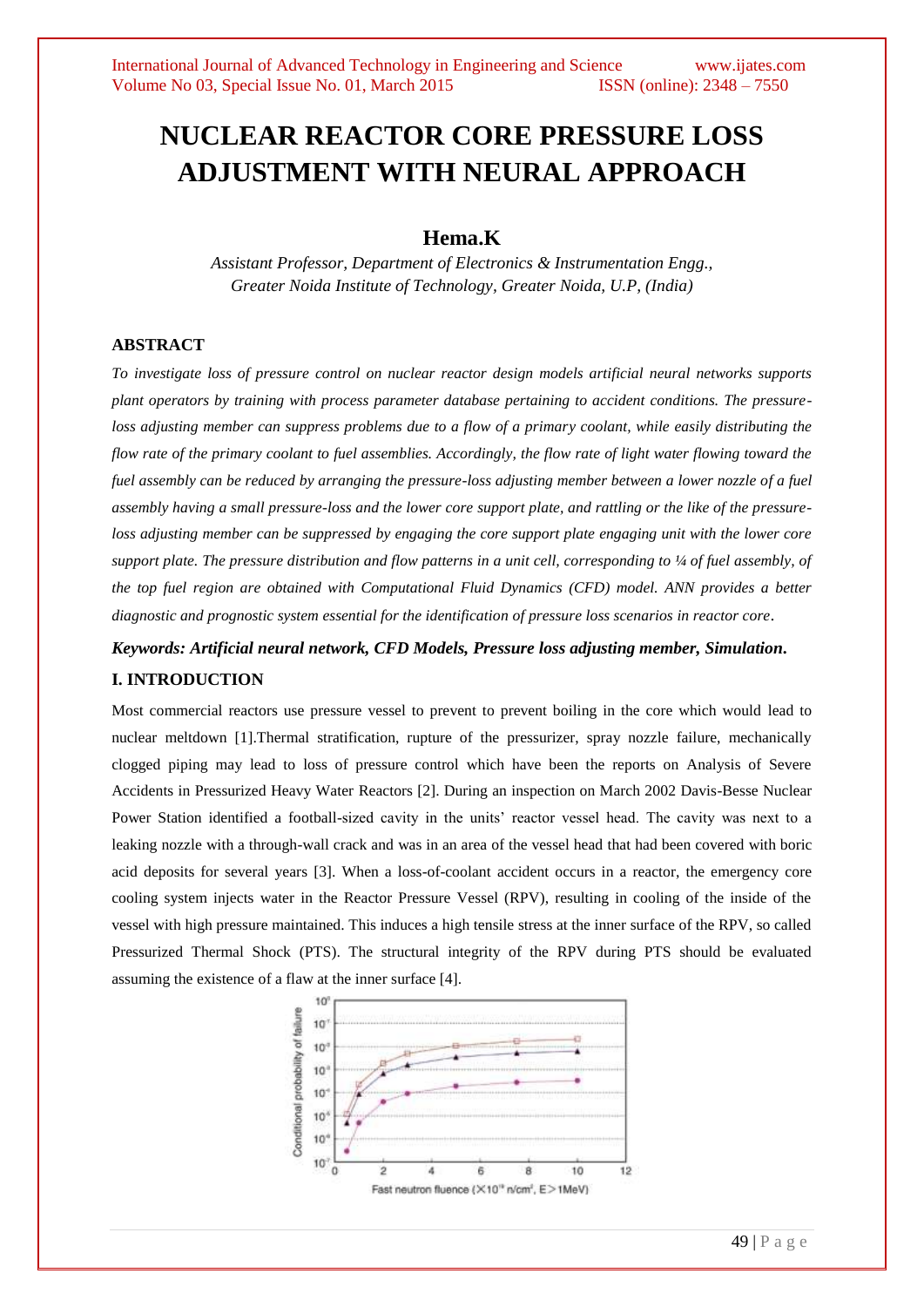An important aspect of nuclear reactor core analysis involves the determination of the optimal coolant flow distribution and pressure drop across the core. On the one hand, higher coolant flow rates will lead to better heat transfer coefficients. On the other hand, higher flow rates will also result in larger pressure drops across the core, hence larger required pumping powers and larger dynamic loads on the core components. Thus, the role of the hydrodynamic and thermal-hydraulic core analysis is to find proper working conditions that assure both safe and economical operation of the nuclear power plant. Artificial Neural Network attempt to simulate, within specialized hardware or sophisticated software, with multiple layers of neurons. A general characteristic of a neural network is the ability that quickly recognizes the various conditions or states of a complex system once it has been suitably trained. Transient data was generated and first order resilient back propagation with batch mode training was used. Training of ANN was carried out on a typical Pentium IV processor with 1.5GHz and 512MB of RAM [5].In this paper the Resilient Back propagation algorithm is used as a local adaptive learning scheme. The motivation behind this algorithm is to eliminate the influence of the magnitude of the partial derivative. Only the sign of the derivative can determine the direction of the weight update. The size of the weight changes is determined by a separate update value. In the training phase, the P prototypes of the learning dataset are presented to the network in sequential and iterative manner. Regressors are used to describe the nonlinear and linear functions. MATLAB has a number of verification techniques available to validate the model structures that are identified. Validation is required to verify that the model structure replicates the behavior of the identified system within acceptable levels.

#### **II. PRESSURE LOSS ADJUSTING CHAMBER**

In the pressurized water reactor, fuel assemblies are mounted on a lower core support plate provided in a lower part of a reactor vessel. Light water circulating in the reactor internal flows upward from below the core support plate, passes through the holes in the lower core support plate and then the holes in the lower nozzle, and flows toward the fuel assembly on the lower nozzle. Accordingly, the light water circulates in the primary cooling system, while being exposed to the heat at the time of a. fuel reaction. At the time of circulation of light water, light water passes through the holes in the lower core support plate and in the lower nozzle and flows to the circumference of the fuel assembly. However, a flow rate of light water flowing to the circumference of the fuel assembly may be different according to an arrangement position of the fuel assembly. Further, when the performance of the reactor at the time of operation is considered, it may be desired to adjust the flow rate thereof to the fuel assembly. Therefore, the conventional reactor may have a structure for adjusting the flow rate of light water flowing to the fuel assemblies.





One can identify several mechanisms that will cause pressure drop along the fuel assembly: 1. Friction losses from the fuel rod bundle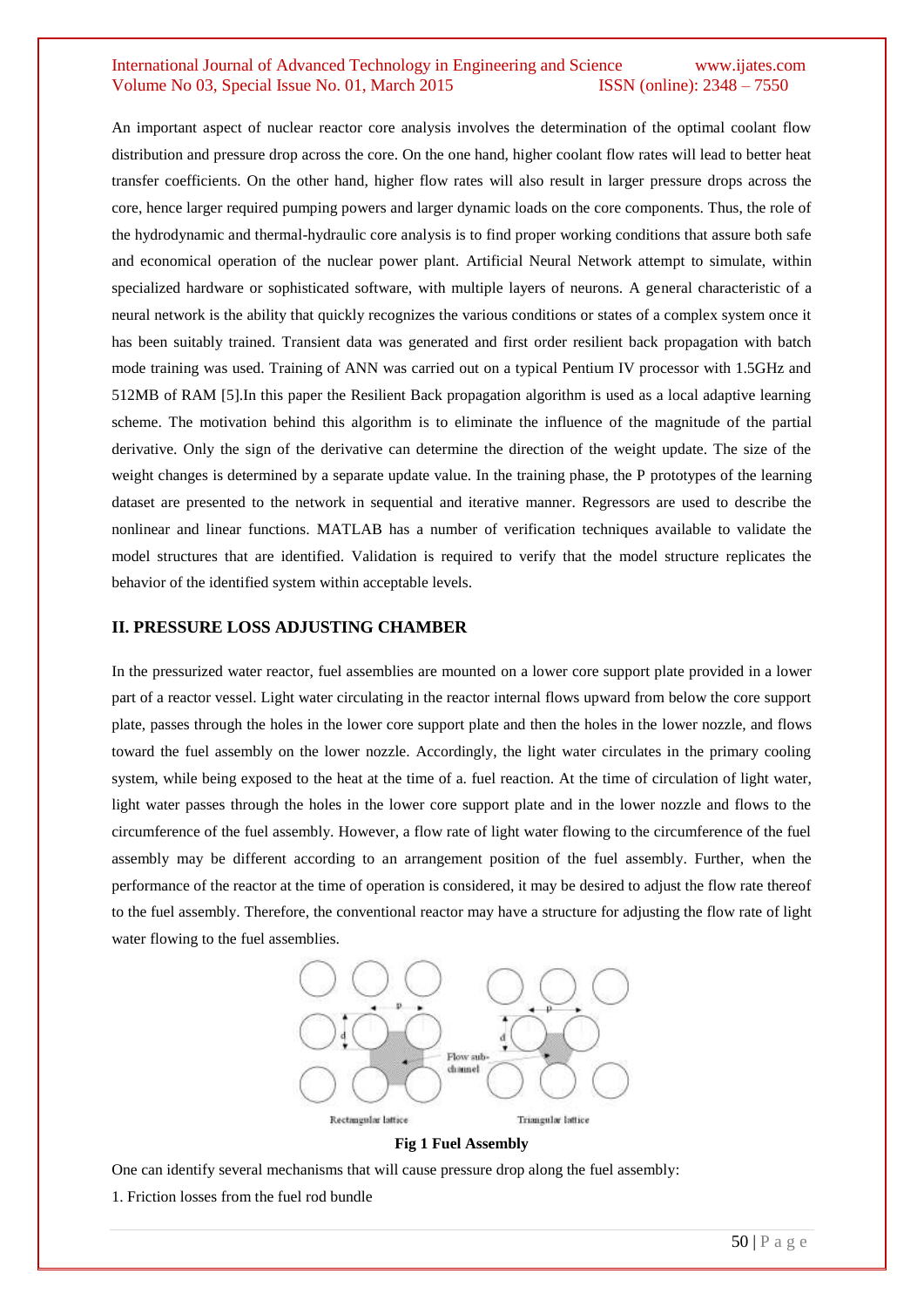- 2. Local loses from the spacer grids
- 3. Local loses at the core inlet and exit (contraction and expansion)
- 4. Elevation pressure drop (Fig 1)

The total pressure drop can be calculated from the following equation:

$$
\Delta p_{\text{tot}} = -\Delta p_{\text{fric}} - \Delta p_{\text{loc}} - \Delta p_{\text{elev}} = \frac{4cf L}{Dh} \left( + \sum_{i} \xi i - \frac{G2}{2\rho} \right) + \text{Lpg} \sin\varphi \tag{1}
$$

Here  $C_f$  is the Fanning friction coefficient, L is the length of the channel, G is the mass flux,  $D_h$  is the channel hydraulic diameter and  $\rho$  is the coolant density.

#### **2.1 Primary and Secondary Cooling system**





The time of extracting energy is separated into a primary cooling system and a secondary cooling system in PWR. In the primary cooling system, light water exposed to heat at the time of a fuel reaction is made hightemperature and high-pressure water[11].Pressurizing light water circulating in the reactor does not allow light water does not boil. In the secondary cooling system, light water circulating in the secondary cooling system is exposed to heat of the high-temperature and high-pressure water in the primary cooling system so that light water is brought to a boil, and energy is extracted as high-temperature and high-pressure steam. The pressure drop inside the tubes is so high, that natural convection at full power in the primary side is not established for reasonable module heights. Since the module must be extracted from the top, after removing the fuel element from the bottom, the total length should not exceed 12 m. When the water of the secondary system flows inside the tubes, the pressure drop is higher, because of the two-phase flow (Fig 2). But in the secondary system pumps establish the flow. The decay heat can still be removed by natural circulation in secondary circuit at low flow. Steam drums are used to collect and separate the vapor. In order to fulfill the natural convection requirement at decay heat, the position of the steam drum must be determined to provide the buoyancy force necessary to balance the pressure drop.

As the fluid travels up the length of the fuel assembly, there is pressure losses associated with frictional, gravity, form, and acceleration factors. The largest factor is the frictional pressure drop. This consists of a relation of a frictional factor, geometry, and velocity of the fluid. For turbulent flow, the frictional term can be solved for using the McAdams relation for smooth pipes of  $f = 0.184*Re-0.2$ . It is important to remember to use a hydraulic diameter and area associated with fuel rods. For example, for a square array, the area equals the pitch squared minus the cross sectional area of the rod and the hydraulic diameter is four times the area divided by the perimeter of a rod. When grid spacers are introduced, the pressure loss is greatly increased [12] Grid spacers are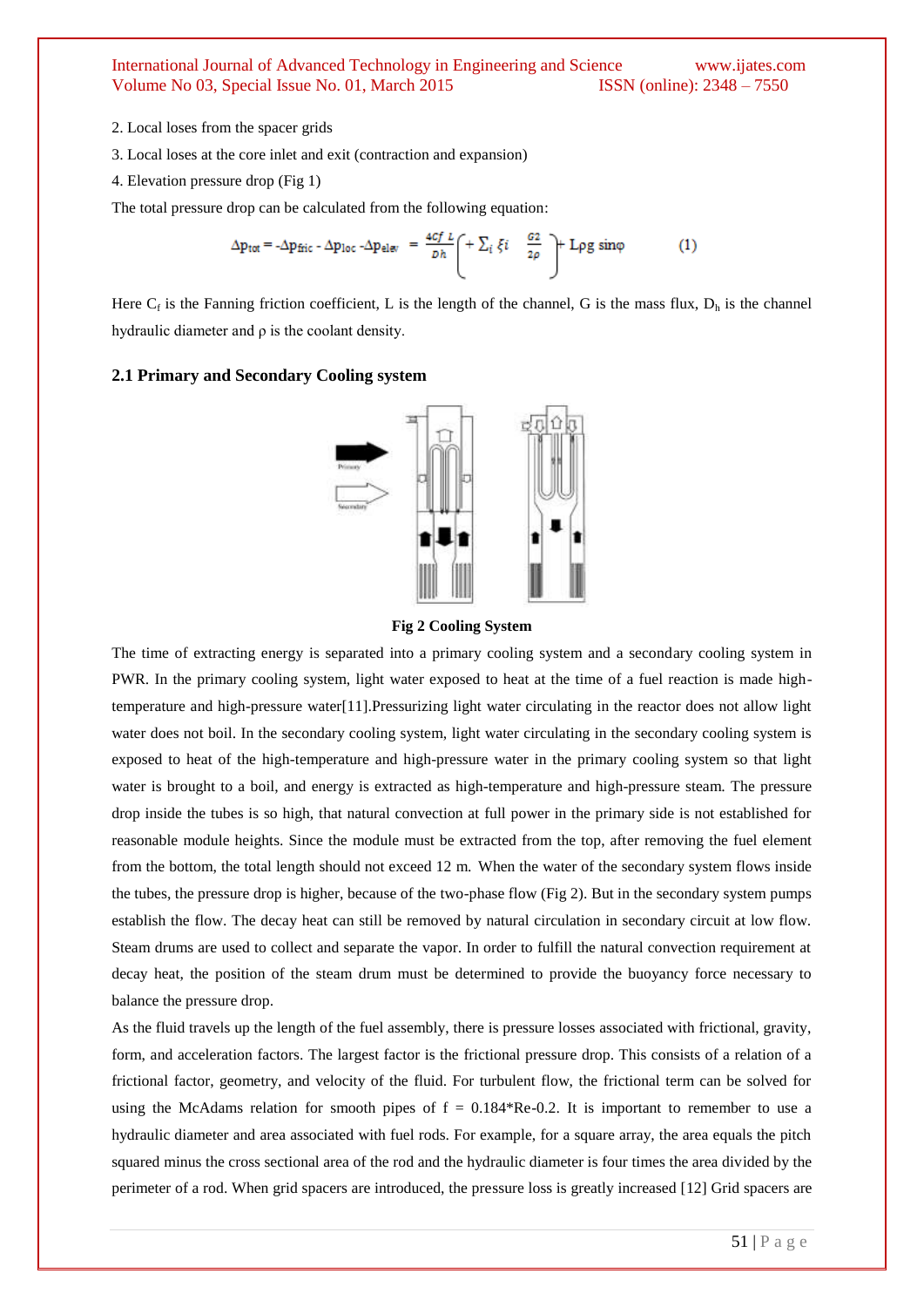used for support of the fuel rods from vibration but also external loads of the coolant. Another advantage of spacers is that they increase the heat transfer coefficient by creating additional mixing and direction of the coolant. Modern day spacers provide proper mixing to allow for a swirling affect along the length of a section of the rod. As the mixing increases, the pressure loss increases.

#### **2.2 CFD Model**

Pressure distribution and flow fields in reactor core have significant impacts on fuel performance as well as the integrity of reactor vessel internals. Steeper pressure drops are observed at locations where the flow area is reduced at the entrances to the top grid, top nozzle, hold down device, and upper core plate hole. Moderate effects on the pressure decrease and recovery are obtained by refining the meshes in the fluid region adjacent to hold-down device and region in front of the upper core plate hole.





Under normal operating conditions, the core is cooled with forced circulation. The average velocity in coolant channels is 8.2 m/s which corresponds to 5.08 m/s of inlet velocity at the inlet of the "lower plenum" ( Fig 3). The pressure drop under normal operating condition is reported to be 240 kPa . Corresponding CFD simulations show a pressure drop of only 180 kPa. Errors can be further reduced using neural network. The pressure drop is calculated by, Loss Coefficient =  $\frac{dP}{(\frac{1}{2})\rho V^2}$  where the P is the difference of the area-averaged total pressures at the

entrance of the top grid and at the outlet of the upper core plate hole, ρ is the density, and V is the inlet velocity.

| <b>TABLE 1 CFD Model</b> |  |  |
|--------------------------|--|--|
|--------------------------|--|--|

| <b>Inlet velocity</b> | Pressure Drop of Assembly              |  |
|-----------------------|----------------------------------------|--|
| (m/s)                 | <b>CFD with Structure Details (Pa)</b> |  |
|                       |                                        |  |
| 0.01                  | 131.7                                  |  |
| 0.025                 | 349.1                                  |  |
| 0.05                  | 773.3                                  |  |
| 0.1                   | 1650.3                                 |  |
| 0.5                   | 6188.5                                 |  |
| 1.0                   | 14819                                  |  |
| 2.0                   | 45279                                  |  |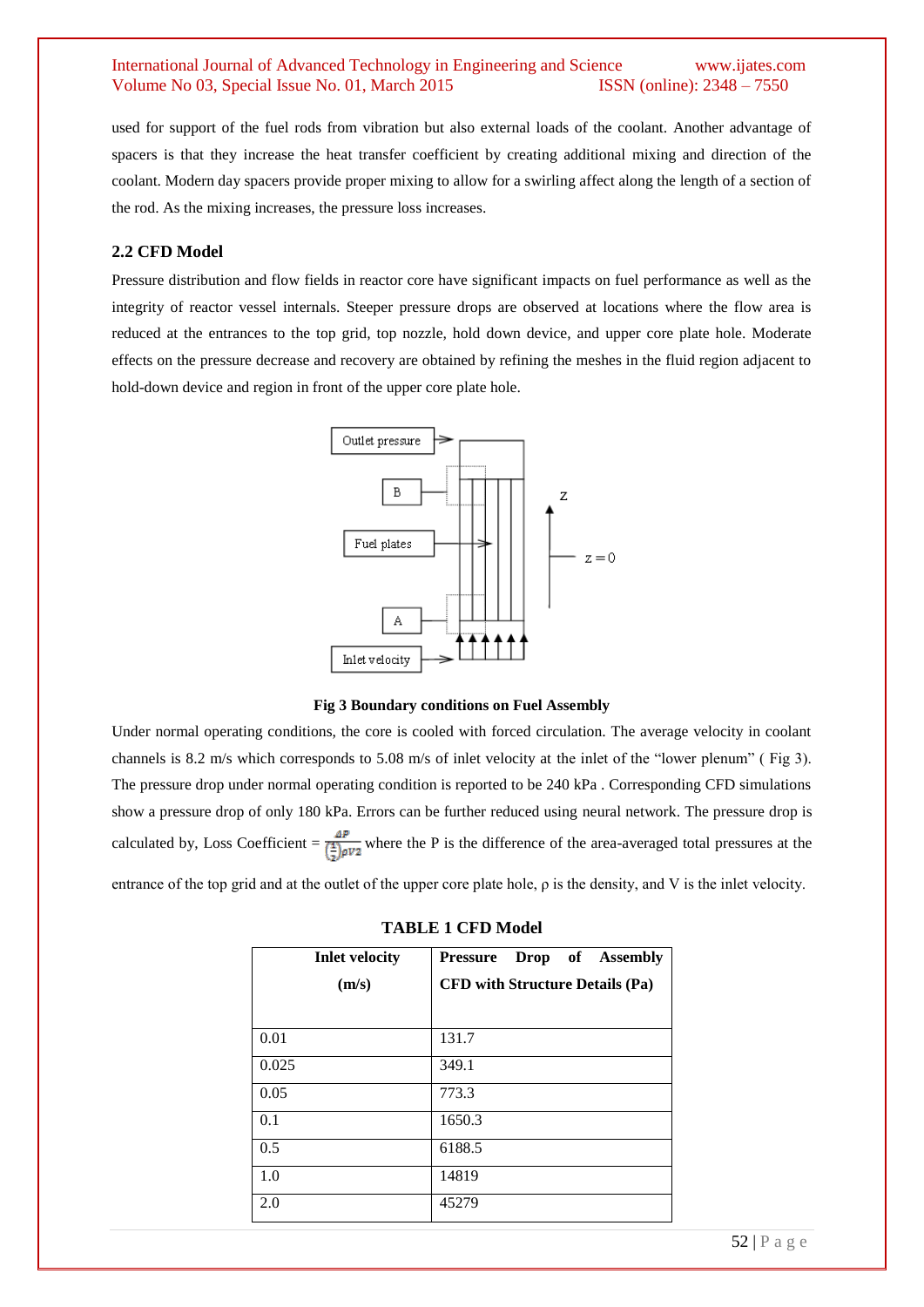#### **III. ARTIFICIAL NEURAL NETWORK**

A neural network model of the thermodynamics of a power plant can be used to determine the influence of changes in different variable upon the heat rate through the use of sensitivity coefficients, where the signs indicate the directions of change in the variable that will improve heat rate, and the magnitude indicates the relative importance of the different variables. This information can be used to provide guidance to the plant operators and engineers as to where they should expand their efforts to improve the heat rate. ANN based modeling for pressure drop coefficient for cyclone separators is done by [11].



**Fig 4 ANN Modeling of Reactor Core Pressure Drop**

Resilient back Propagation algorithm is a local adaptive learning scheme performing supervised batch learning in feed forward neural networks. The basic principle of this algorithm is to eliminate the harmful influence of the size of the partial derivative on the weight step. RPROP modifies the size of the weight step taken adaptively, and the mechanism for adaptation in RPROP does not take into account the magnitude of the gradient as seen by a particular weight, but only the sign of the gradient (positive or negative). This allows the step size to be adapted without having the size of the gradient interfere with the adaptation process [13].

Resilient Back propagation Algorithm is generally much faster than the standard steepest descent algorithm. It also has a very good feature that it requires only a modest increase in memory requirements. It is a systematic method to train the neural network. The purpose of it is to eliminate the harmful effects of the magnitudes of the partial derivatives. Only the sign of the derivative is used to determine the direction of the weight update and the magnitude of the derivative has no effect on the weight update. Different trials have been carried out in the training phase to get the optimal values for different number of hidden nodes and learning rates for back propagation algorithm. Fig 5 shows mean square error parameter with respect to the number of iterations for various learning rates and number of hidden nodes. At first the value of learning rate was varied keeping number of hidden nodes constant. Then the number of hidden nodes was varied keeping learning rate constant.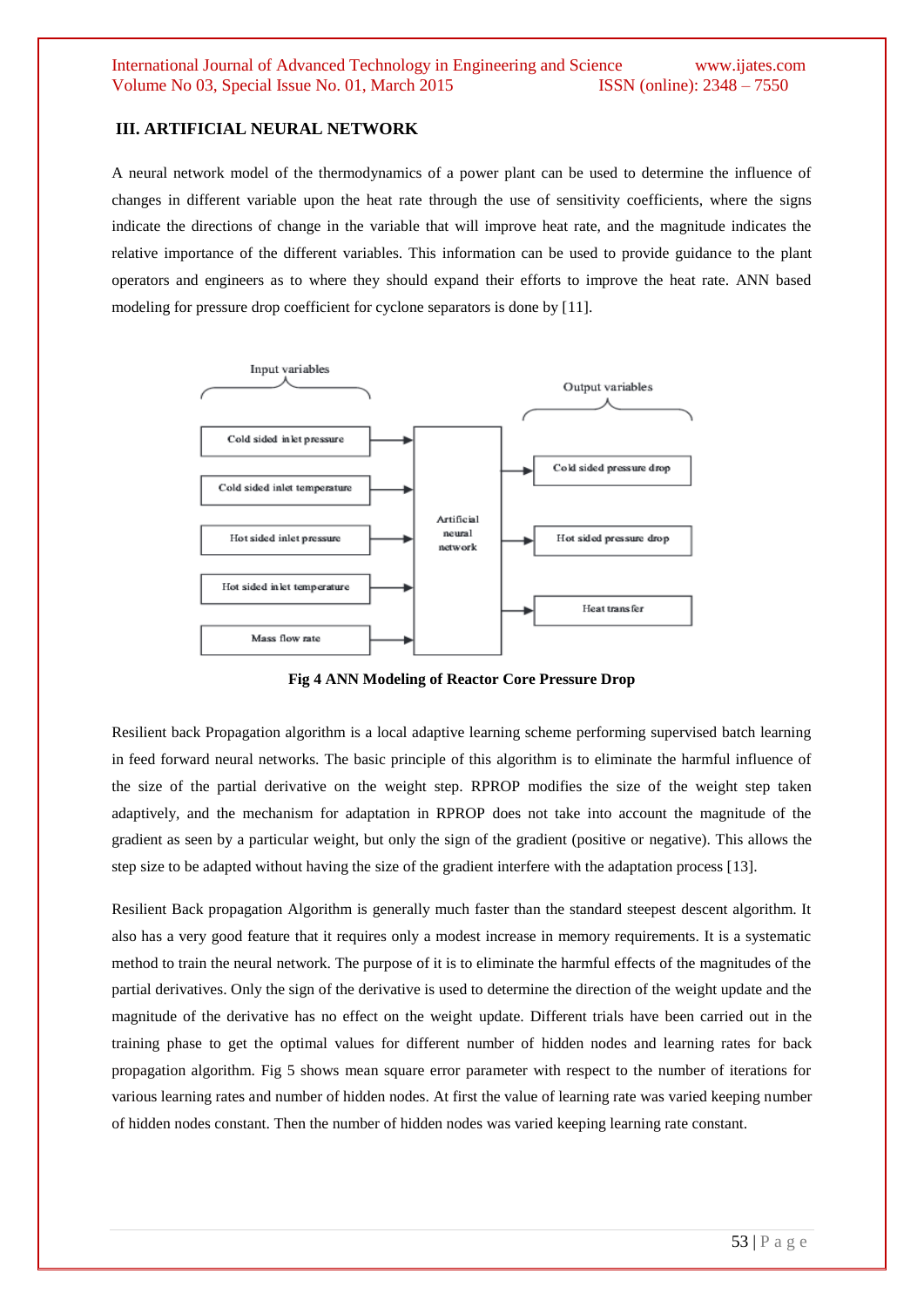

#### Fig 5 Epochs Vs Mean Square Error

After repeating the above process Q times the mean MSE (mMSE) and standard deviation of MSE sdMSE) were calculated respectively:

$$
m\text{MSE} = \frac{\sum_{i=1}^{Q} \text{MSE}_{i}}{Q}
$$
(2)  

$$
sd\text{MSE} = \sqrt{\frac{1}{Q} \sum_{i=1}^{Q} (MSE_{i} - m\text{MSE})^{2}}
$$
(3)

The difference between mean MSE values for training and validating were compared.

## **IV. SIMULATED RESULTS**

ARMAX structure estimates different set of zeros but same set of poles for the system and the noise model. This structure is especially suitable when the stochastic dynamics are dominating in nature and the noise enters early into the process e.g. load disturbances [17].

$$
A(z)y(t) = B(z)u(t) + C(z)e(t)
$$
\n(4)\n  
\n
$$
c(t)
$$
\n(5)\n  
\n
$$
u(t)
$$
\n(6)\n  
\n
$$
B(z)
$$
\n
$$
u(t)
$$
\n(7)\n  
\n
$$
B(z)
$$
\n(8)

#### **Fig 6 ARMAX Structure**

For identification, the reactor is visualized as a system with fraction of total drop as input and the global power (in percentage of maximum power produced) as output. From the simulator it is known that the set point is 15.51MPa.The main pressuriser heaters are switched on at about 15.51MPa and increase linearly to about 15.41MPa where the main heaters maximum power of 315kW is reached. The pressuriser spray valves are opened at a minimum value and increase linearly to a maximum value. In none of the simulated data sets could a maximum value for the spray mass flow be reached [21].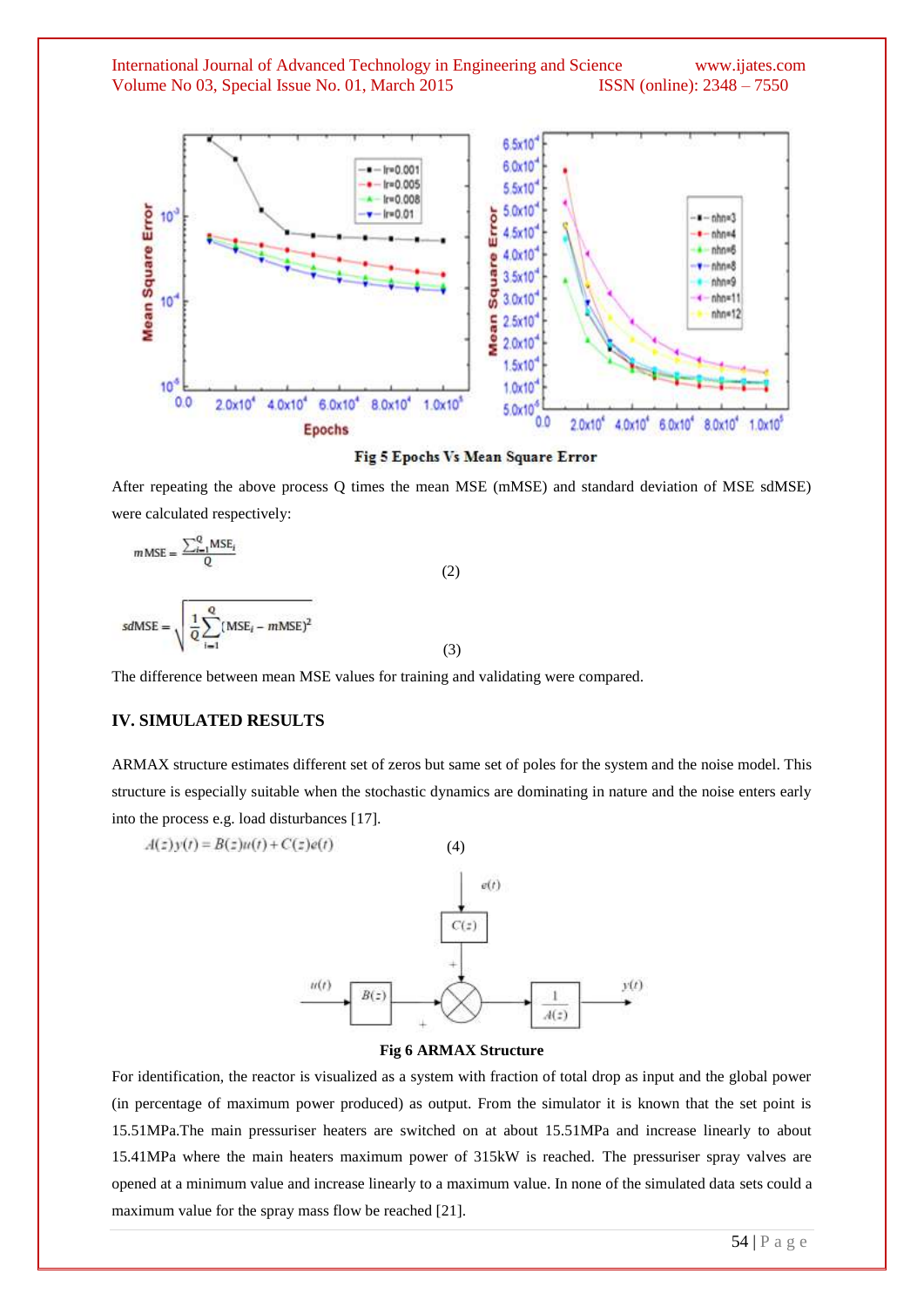![](_page_6_Figure_1.jpeg)

**TABLE 2 Simulated Pressurizer data sets**

The identification is carried out using the *arx()*, *armax()*, *bj()*, *oe()* functions of System Identification Toolbox of MATLAB and higher order discrete transfer function models have been estimated from the measured input output data [24]. Now, the most appropriate model structure can be judged from the prediction error of the models. The statistical measure of the quality of the identified model can be judged using Akaike's Information Criterion (AIC)

$$
AIC = \log \left\{ \det \left[ \frac{1}{N} \sum_{i=1}^{N} \varepsilon(t, \theta_N) \varepsilon^T(t, \theta_N) \right] \right\} + \frac{2d}{N}
$$
(5)

where, N is the number of measurement points

θ is the identified system parameters and

*d* is the number of parameters to be identified.

## **V. CONCLUSION**

Fuel criticality due to loss of pressure control and cooling malfunction makes the reactor unstable. CFD Model analyses the pressure distributions and flow patterns in the assembly. Nodes representing fluid volumes or thermal masses are connected with one-dimensional heat and fluid flow elements to represent a thermal system. The type of element determines the pressure drop; mass and heat flow characteristics. Thus the flow distribution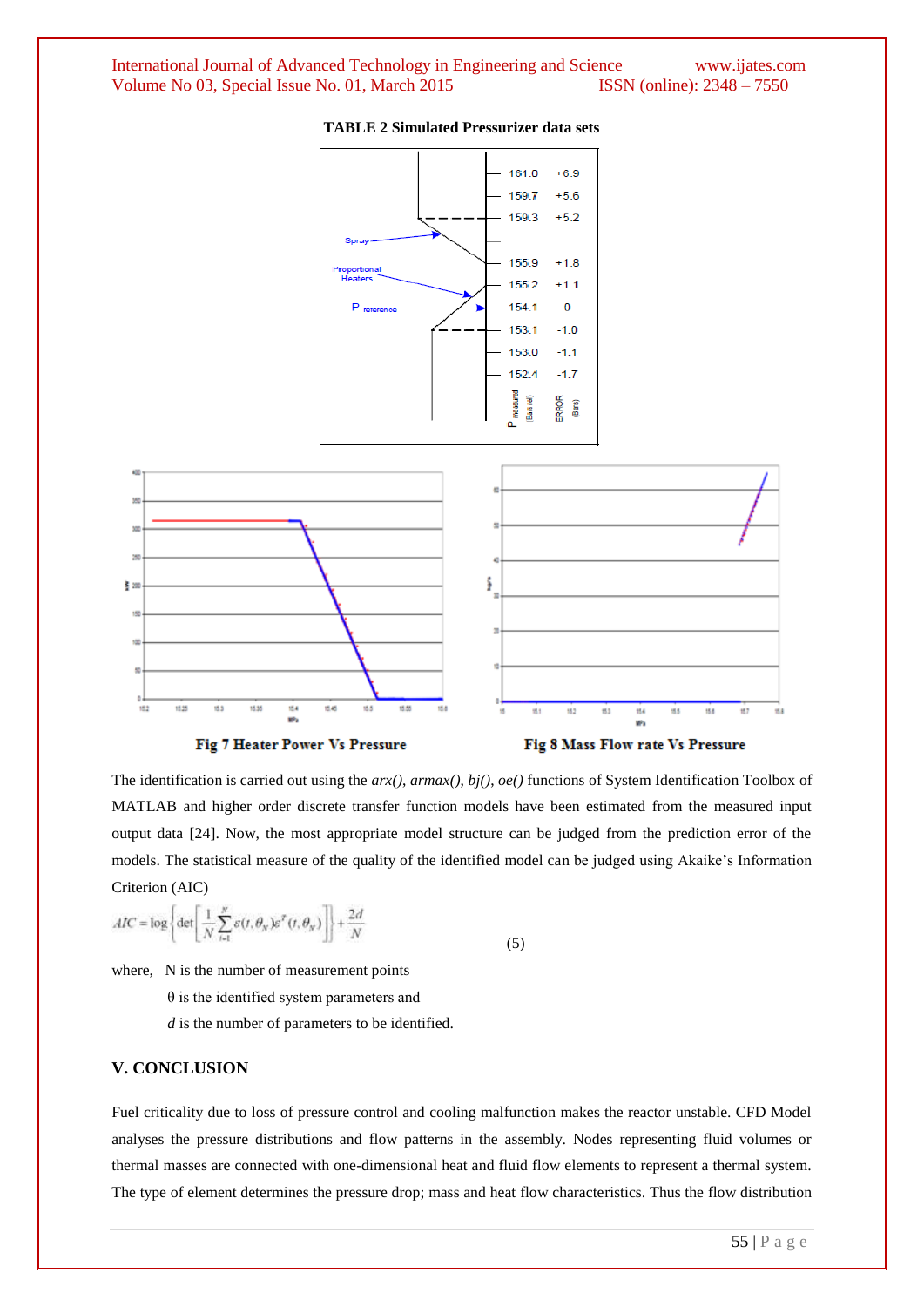at the core inlet is influenced by the flow field in the reactor pressure vessel and the flow distribution between the loops. The calculated pressure loss coefficients can be used to increase accuracy of severe accident analysis with core meltdown. CFD validates and evaluates the pressure loss coefficient Neural networks can capture complex dynamics of the system like hindered lower plenum geometry yielding satisfactory predictions. Selected model structures available in the MATLAB System Identification Toolbox with validation techniques are used for the verifying the system model. Partition coefficients at higher pressure, improved numerical stability can be worked on for more improved performance.

## **REFERENCES**

- [1] Edwards R.M , Lee K.Y, Schultz M.A. State-feedback assisted classical control , An incremental approach to control modernization of existing and future nuclear reactors and power plants, *Nucl. Technol. 1990, 92, 167–185*.
- [2] Ben-Abdennour A, Edwards R.M., Lee K.Y. LQR/LTR robust control of nuclear reactors with improved temperature performance. *IEEE Trans. Nucl. Sci. 1992, 39, 2286–2294*.
- [3] Arab-Alibeik H, Setayeshi, S. Improved temperature control of a PWR nuclear reactor using LQG/LTR based controller*. IEEE Trans. Nucl. Sci. 2003, 50, 211–218.*
- [4] Osakabe K , Onizawa K. et al., Development of Probabilistic Fracture Mechanics Analysis Code PASCAL ver.2 for Reactor Pressure Vessel, , *IEEE Trans. Nucl. Sci.* vol.6, no.2, p.161-171,2007.
- [5] Santosh, Gopika Vinod, R.K. Saraf, A.K. Ghosh and H.S. Kushwaha, "Application of artificial neural networks to nuclear power plant transient diagnosis", *Reliability Engineering and System Safety, Vol. 92, pp.1486-1472,2007.*
- [6] YangQuan Chen, Kevin L. Moore, "Relay feedback tuning of robust PID controllers with iso-damping property", *IEEE Transactions on Systems, Man and Cybernetics-Part B: Cybernetics, Volume 35, Issue 1, pp. 23-31, February 2005.*
- [7] G. Datatreya Reddy, Y. Park, B. Bandyopadhyay, A.P. Tiwari, "Discrete-time output feedback sliding mode control of a large PHWR", *Automatica, Volume 45, Issue 9, pp. 2159-2163, September 2009*.
- [8] G.L. Sharma, B. Bandopadhyay and A. P. Tiwari, "Spatial control of a large pressurized heavy water reactor by fast output sampling technique", *IEEE Transactions on Nuclear Science, Volume 50, Issue 5, pp. 1740-1751, October 2003.*
- [9] G.L. Sharma, B. Bandopadhyay and A. P. Tiwari, "Fault-tolerant spatial control of a large pressurized heavy water reactor by fast output sampling technique", *IEEE Proceedings-Control Theory and Applications, Volume 151, Issue 1, pp. 117-124, January 2004.*
- [10] A.P. Tiwari, B. Bandyopadhyay and H. Werner, "Spatial control of a large PHWR by piecewise constant periodic output feedback", *IEEE Transactions on Nuclear Science, Volume 47, Issue 2, pp. 289-402, April 2000*.
- [11] B. Su Y, Artificial neural network-based modeling of pressure drop coefficient for cyclone separators, *Chemical engineering research and design, 88, 606-613,2009.*
- [12] Nidal F. Shilbayeh and Mahmoud Z. Iskandarani "Effect of Hidden Layer Neurons on the Classification of Optical Character Recognition Typed Arabic Numerals". *Journal of Computer Science 4 (7):578 – 584, 2008*.